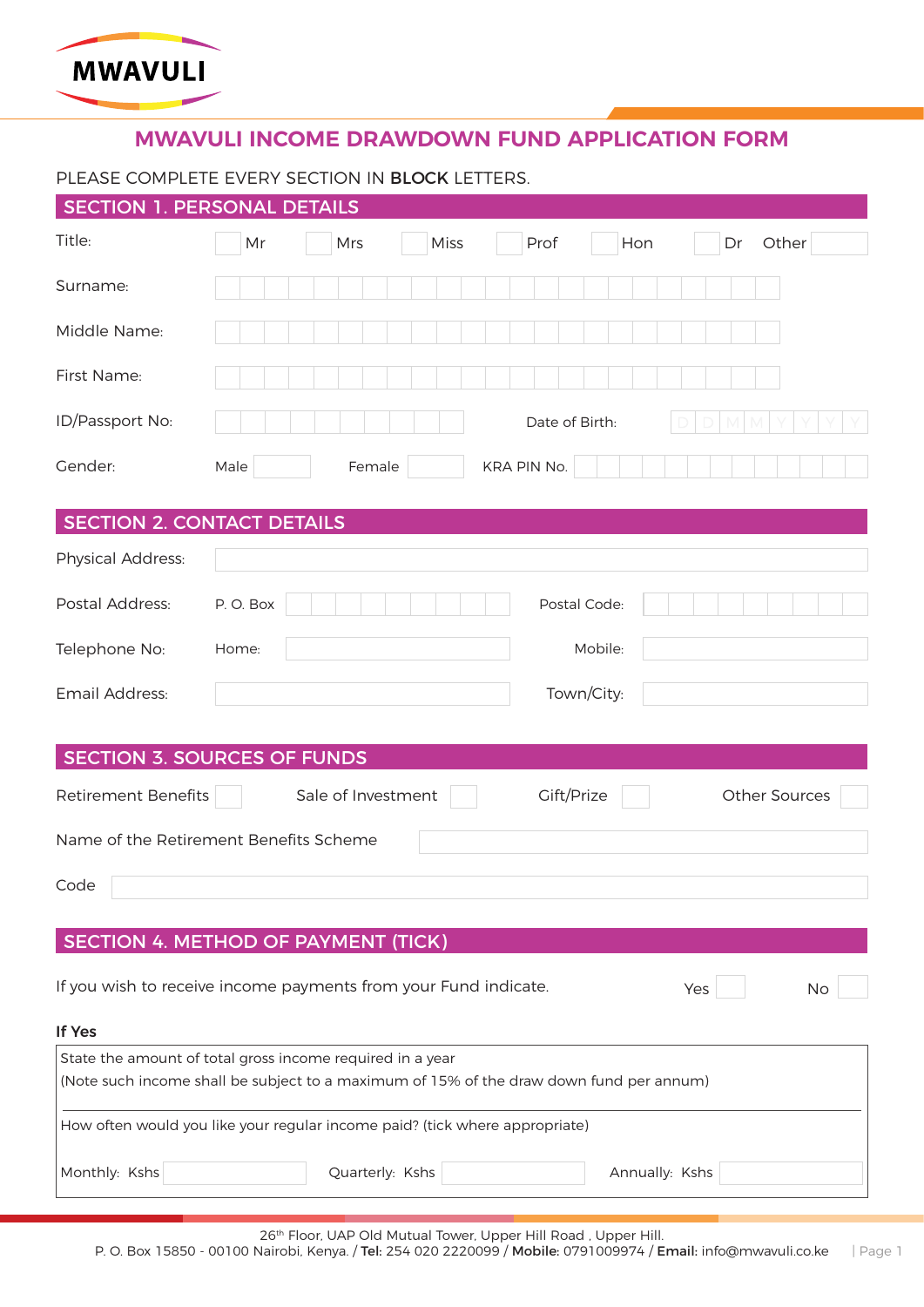## SECTION 5. DISCLAIMER

I have received advice from a Financial Expert. Yes No

| . . |  |
|-----|--|
|-----|--|

### SECTION 6. APPLICANT'S BANK DETAILS

#### PLEASE PROVIDE YOUR BANK INFORMATION BELOW

| <b>Account Name</b>   |               |
|-----------------------|---------------|
| <b>Account Number</b> |               |
| Account Type          |               |
| <b>Bank Name</b>      | <b>Branch</b> |
| <b>Bank Code</b>      | Swift Code    |

## SECTION 7. BANK ACCOUNT DETAILS

#### CONFIRM DRAWDOWN ACCOUNT DETAILS

| <b>BANK NAME</b>   | <b>BANK BRANCH</b> | <b>ACCOUNT NO.</b>     |
|--------------------|--------------------|------------------------|
| <b>NCBA Bank</b>   | <b>NIC House</b>   | 1003180111             |
|                    |                    |                        |
| <b>BRANCH CODE</b> | <b>BANK CODE</b>   | <b>BANK SWIFT CODE</b> |
| 102                | 41                 | <b>CBAFKENX</b>        |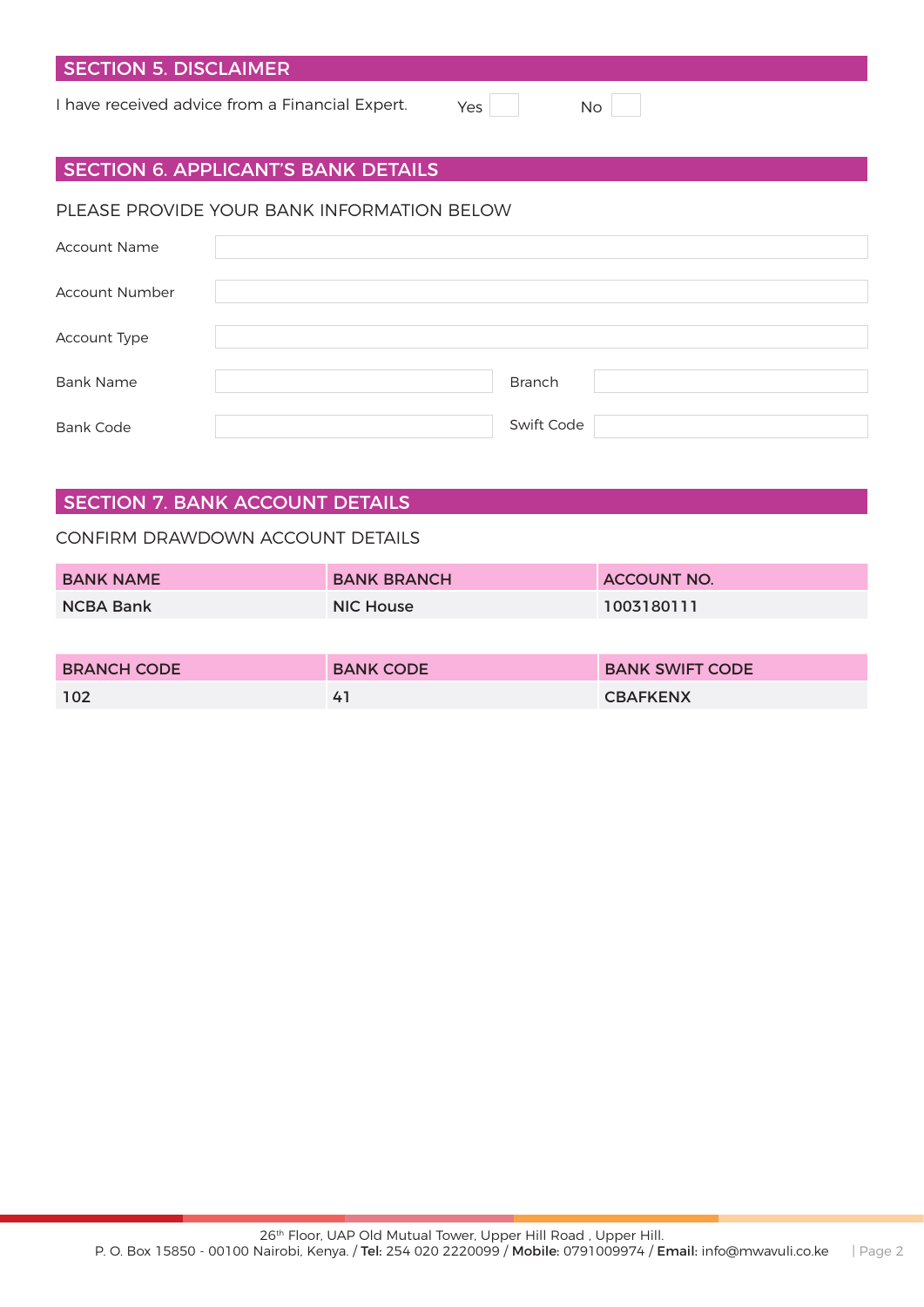### SECTION 8. BENEFICIARY NOMINATION FORM

I, ……………………………………………………….............................................................................................. (Full name of the Member) hereby authorise the Trustee of MWAVULI INCOME DRAWDOWN FUND to pay the following nominated persons all the benefits accruing on my death under the Trust Deed and Rules of the Fund in the proportion(s) indicated against the name of each beneficiary.

| <b>BENEFICIARY NAMES</b> | <b>DATE OF</b><br><b>BIRTH</b> | <b>RELATIONSHIP</b><br><b>TO MEMBER</b> | <b>ID NUMBER</b> | % | POSTAL/EMAIL<br><b>ADDRESS</b> | TELEPHONE/<br><b>MOBILE</b> |
|--------------------------|--------------------------------|-----------------------------------------|------------------|---|--------------------------------|-----------------------------|
|                          |                                |                                         |                  |   |                                |                             |
|                          |                                |                                         |                  |   |                                |                             |
|                          |                                |                                         |                  |   |                                |                             |
|                          |                                |                                         |                  |   |                                |                             |
|                          |                                |                                         |                  |   |                                |                             |
|                          |                                |                                         |                  |   |                                |                             |

I, the undersigned, recognize that those persons shown above as beneficiaries may change. I undertake to advice the Trustee of the Fund when any change should be made regarding my nominated beneficiaries

I understand that this nomination nullifies any previous nominations completed and submitted to the Trustee.

| Member's Signature: |                        | Member's Signature: |
|---------------------|------------------------|---------------------|
| Date:               | $ D D M M Y Y Y Y Y .$ |                     |

If more than one person is nominated and proportions are not indicated any benefits accruing will be divided amongst the persons nominated in equal.

#### SECTION 9. DRAWDOWN DECLARATION:

- (i.) This Fund shall exist for a minimum of ten (10) years.
- (ii.) Benefits from the fund will only be applicable or assigned as permitted by the RBA ACT.
- (iii.) Alterations of income amounts and frequency of the drawdown can only be done through revised instructions in writing but subject to the rules of the scheme and drawdown regulations.
- (iv.) I understand that maximum drawdown amounts shall be within the provisions of the regulations.
- (v.) The income drawdown may be reviewed within every three-year cycle as provided for by the scheme rules and RBA regulations.
- (vi.) Any changes in regulations may impact on my arrangement as per the eective date.
- (vii.) Tax charges will be applicable as per the provisions of the income tax act and applicable regulations